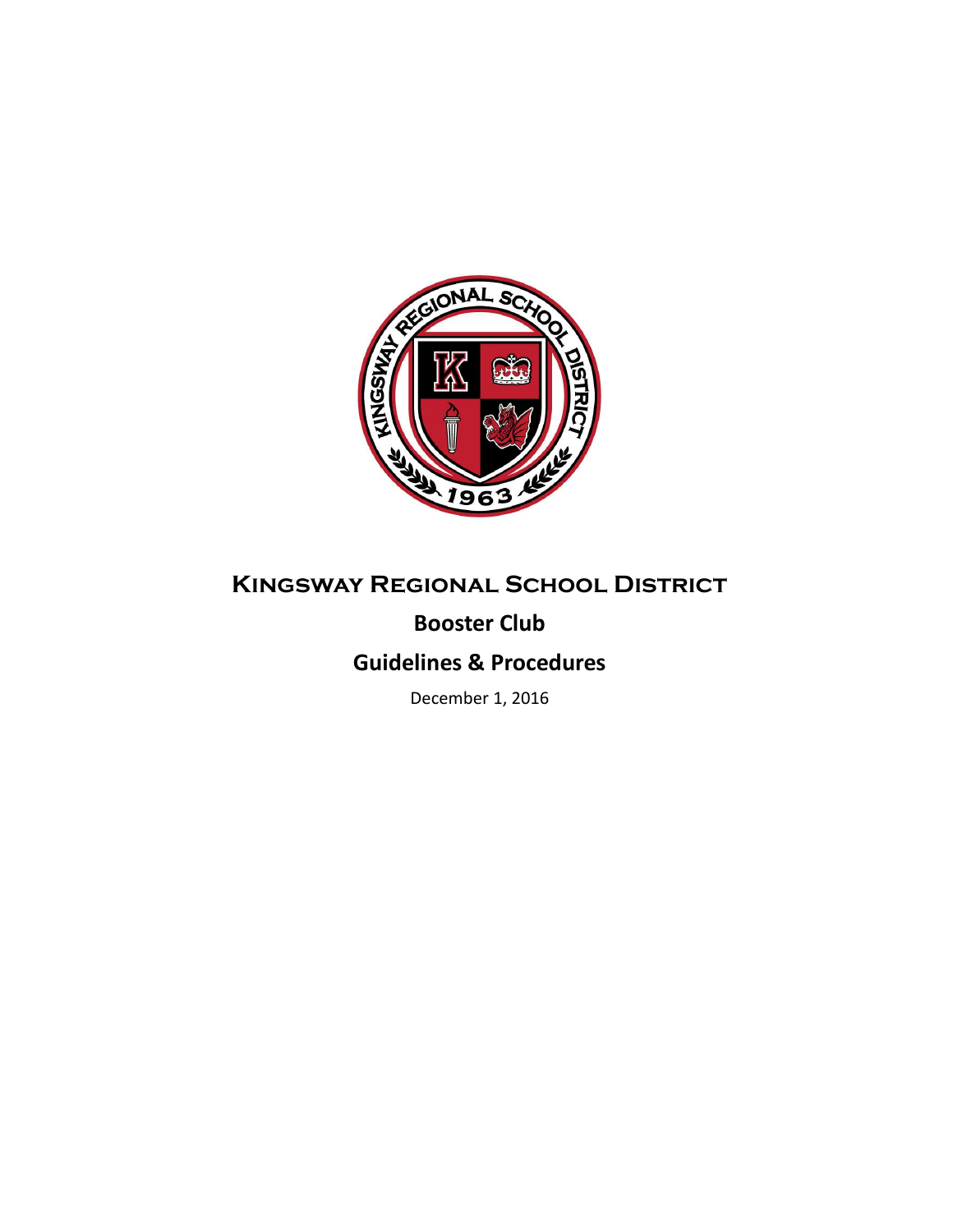The content of this document sets forth the Kingsway Regional School District's administrative guidelines and procedures for Booster Club organizations. Only approved organizations, operating under these Booster Club procedures and guidelines and the Kingsway Regional School District ("District") shall be allowed to use the school name and/or facilities in support of its programs.

#### **A. District Policy Governing Booster Clubs**

[Policy 5830: Pupil Fundraising.](http://www.straussesmay.com/seportal/Public/DistrictPolicy.aspx?policyid=5830&id=f0cc945ef3894b8d9ad5f87d948ca425) This policy is designed to establish best practices for accountability and transparency. District employees must understand that public trust is vital to the District's mission, and their organizations must be accountable to donors, stakeholders, government agencies and future patrons to succeed. The Board of Education maintains full discretion on whether to accept any proceeds from fundraising activities or donations from school-connected organizations.

[Policy 6660: Student Activity Funds.](http://www.straussesmay.com/seportal/Public/DistrictPolicy.aspx?policyid=6660&id=f0cc945ef3894b8d9ad5f87d948ca425) The Board of Education authorizes the establishment of a student activity account for funds derived from events and activities of pupil organizations and to account for the accumulation of money to pay for pupil group activities

[Policy 7230: Gifts, Grants, and Donations.](http://www.straussesmay.com/seportal/Public/DistrictPolicy.aspx?policyid=7230&id=f0cc945ef3894b8d9ad5f87d948ca425) Any gift accepted by the Board shall become the property of the Board, may not be returned without the approval of the Board, and shall be subject to the same controls and regulations as are other properties of the Board. The Board shall be responsible for the maintenance of any gift it accepts, subject to any joint agreement with another governmental body.

[Policy 7510: Use of School Facilities.](http://www.straussesmay.com/seportal/Public/DistrictPolicy.aspx?policyid=7510&id=f0cc945ef3894b8d9ad5f87d948ca425) District-affiliated school-support or booster organizations may use District facilities with prior approval of the appropriate administrator. Other parent groups may use District facilities in accordance with Policy 7510.

[Policy 7520: Loan of School Equipment.](http://www.straussesmay.com/seportal/Public/DistrictPolicy.aspx?policyid=7520&id=f0cc945ef3894b8d9ad5f87d948ca425) All district-owned property is under the control of the Superintendent. Any requests to use equipment must be presented to the Superintendent in writing and permission received prior to use. Requests by employees will generally be honored if the use is in the best interest of the district. Requests by non-employees or other school districts will be presented to the Board for approval

[Policy 9191: Booster Clubs.](http://www.straussesmay.com/seportal/Public/DistrictPolicy.aspx?policyid=9191&id=f0cc945ef3894b8d9ad5f87d948ca425) School-connected organizations shall organize and function in a way that is consistent with the District's philosophy and objectives, within adopted Board policies, in accordance with applicable guidelines and financial and audit regulations. Board Policy 9191 governs Booster Club relations with the District.

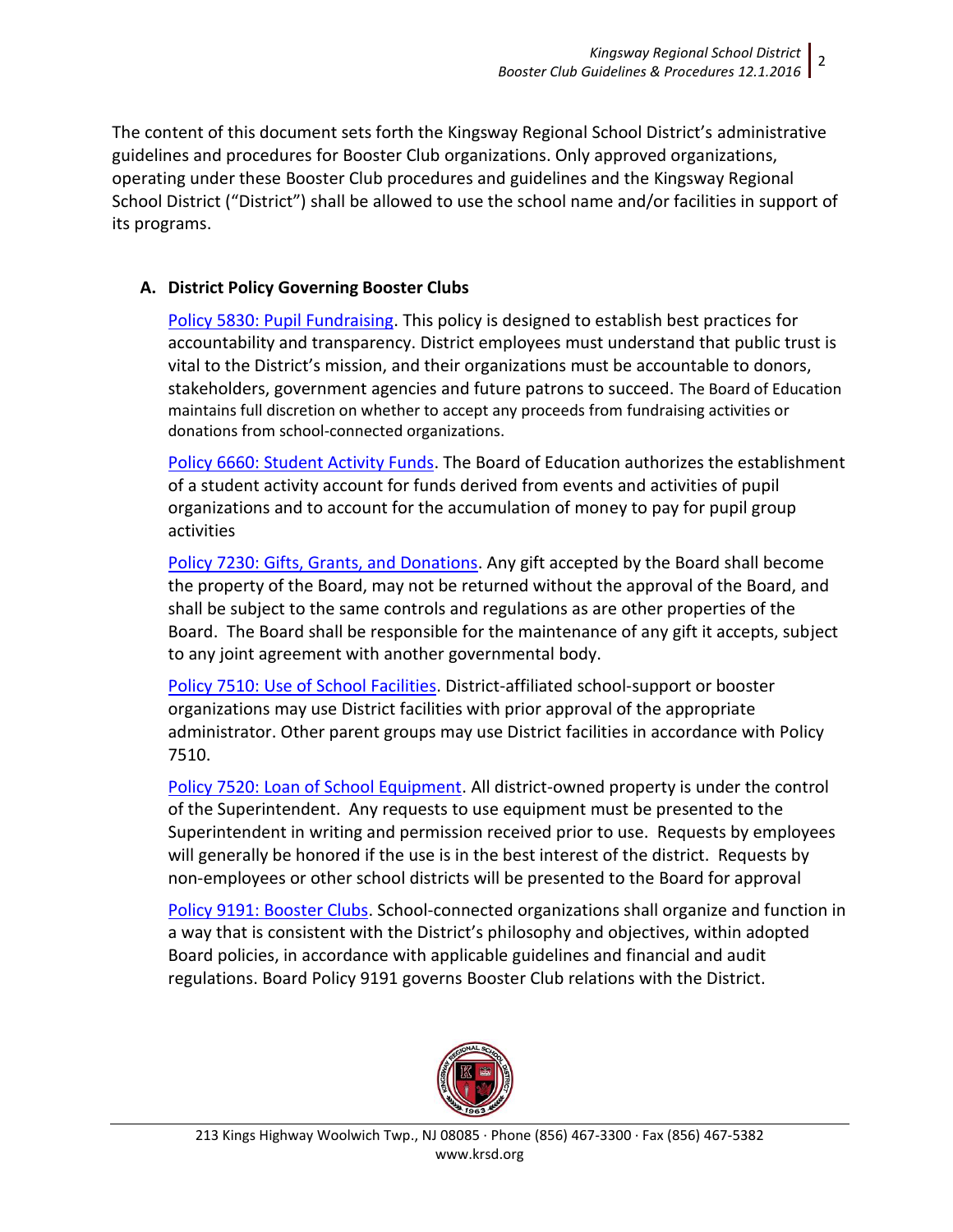#### **B. Guideline Application**

Booster Clubs in the District will be treated equally, operate the same and follow the same guidelines.

#### **C. District Designees for Booster Club**

The District's Superintendent must approve Booster Club formation. District designees include, but are not limited to, the Coach or Advisor/Director of the program. Invitations should be made to these designees for all meetings and events. Specific questions regarding booster activities shall be directed to these designees.

The Athletic Director may assign responsibilities to coaches for each respective Booster Club. The Principal or Principal's designee may assign responsibilities to advisors to each respective Booster Club. The Athletic Director and/or Principal may require additional reporting other than those described in this document.

District designees, Booster Club presidents and treasurers are required to attend annual training provided by the District.

#### **D. IRS Tax Exempt Status**

Booster Clubs are encouraged to apply for 501(c) 3 status with the IRS. This status will allow donors to make tax deductible donations.

#### **E. Organization**

At a minimum, the Booster Club shall recommend the election of the following officers on an annual basis: President**;** Vice President**;** Secretary; and, Treasurer.

Officers may be elected for recommendation by simple majority or secret ballot. District employees shall not serve as officer of any Booster Club. After the election(s), a roster of the elected officers should be forwarded to the District designee and kept on file with the Superintendent of Schools.

### **F. Role of Booster Clubs**

Booster Club members should enthusiastically support students, coaches and programs, recruit new members, and model appropriate behavior at all events. A significant aspect of Booster Club membership is the willingness to volunteer for extracurricular student

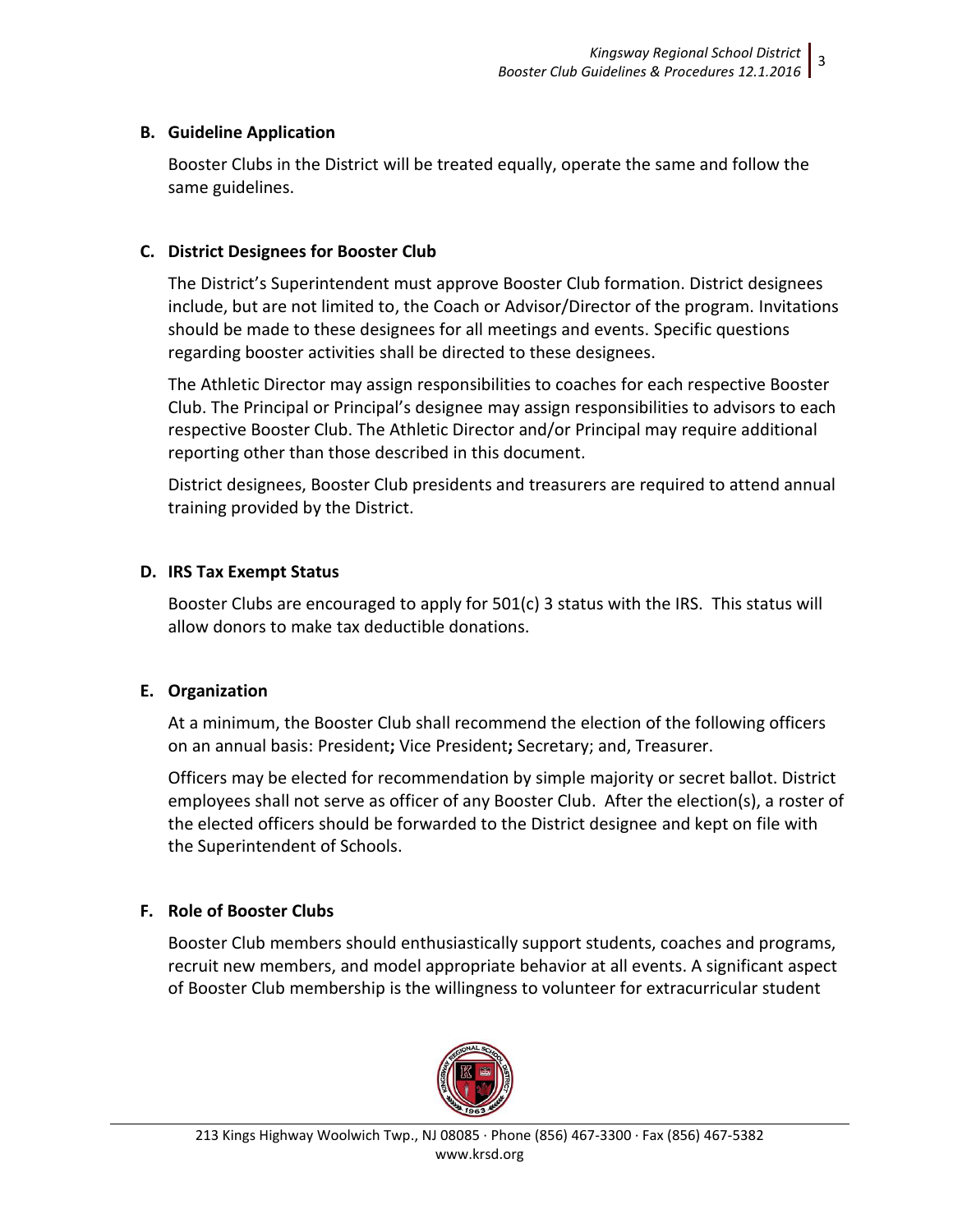events. Members should avoid negative or inappropriate comments regarding students and coaches at Booster Club meetings. Concerns regarding any program should be addressed through appropriate channels.

The primary purpose of Booster Clubs is as follows:

- 1. To raise supplemental funds through fundraising activities for use by the associated program to enrich student experiences. Proceeds raised through fundraising should supplement and not supplant the District's budgetary obligations.
- 2. To plan and provide an end-of-the-year ceremony/event that recognizes the efforts and achievements of the students, coaches, and support personnel.

#### **G. Fundraising**

Fundraisers must receive prior approval from the Athletic Director and/or Principal. The Athletic Director or Principal/Principal's designee may require an additional approval process for all fundraisers under their responsibility.

Fundraiser requests should be appropriate for the public school environment. Fundraising events should generate support from the community at-large for each respective Booster Club program. Fundraising events that may generate adverse public attention to the District will not be approved or, if underway, may be subject to cancellation.

Prior to September 1<sup>st</sup>, Booster Clubs shall complete the Fundraising Budget Request (Intended Use of Proceeds) Form. Even if an advisor or coach has been assigned as a designee to a Booster Club, the Fundraiser Budget request Form must be submitted to the Athletic Director or Principal/Principal's designee for approval. The Fundraising Budget Request Form shall detail the intended use of proceeds from fundraiser activities, include the product to be sold or service to be rendered and the estimated net receipts.

Door-to-door solicitation by Booster Clubs will not be allowed.

Only Booster Clubs with 501(c) 3 status may conduct a raffle as one of their annual fundraising activities. Raffles must be pre-approved by the Athletic Director and/or Principal/Principal's designee.

Student involvement in Booster Club fundraisers should be on a voluntary basis only. Students are not permitted to be required or pressured into fundraising in order to participate in the program or supplemental activities associated with the program.

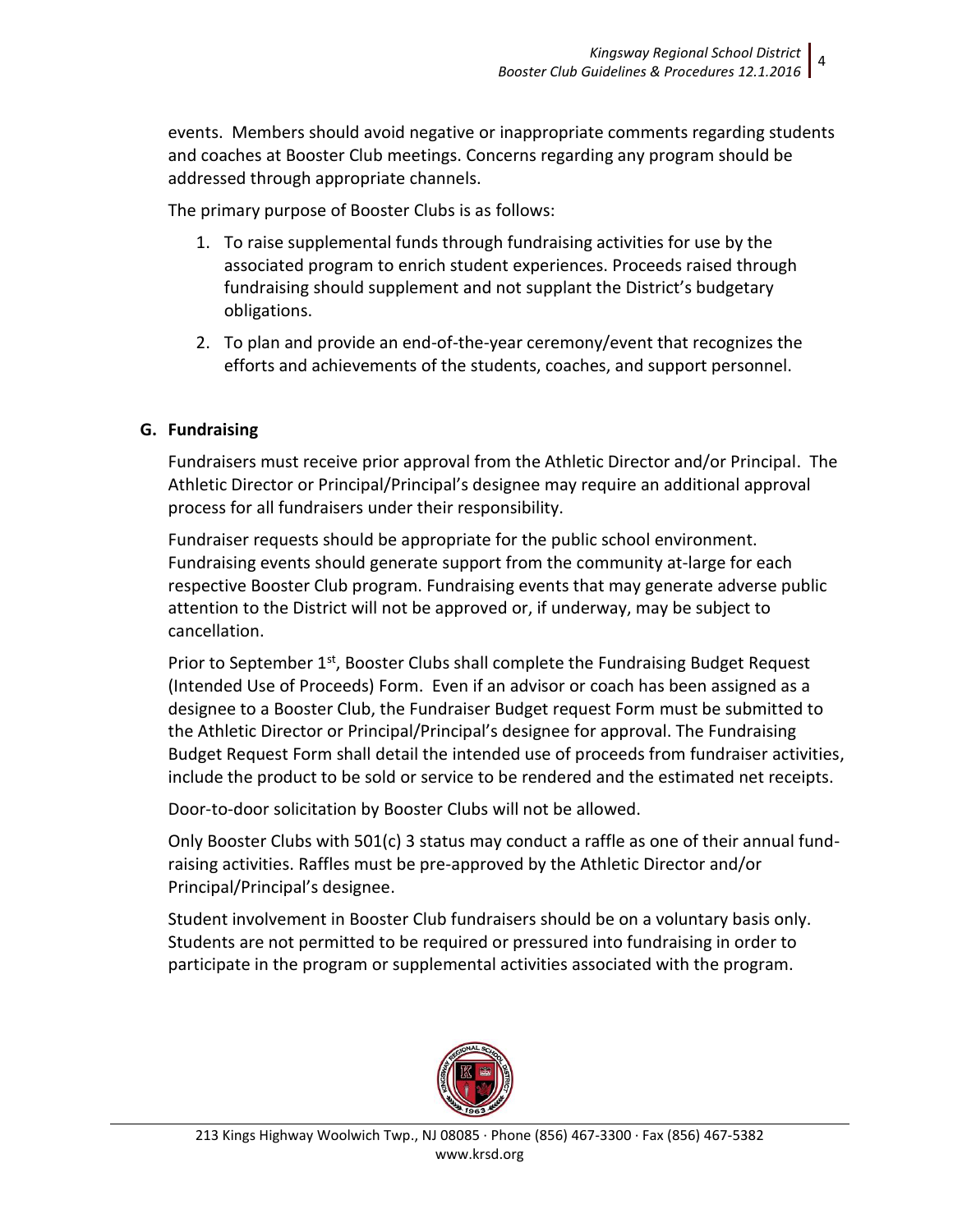#### **H. Donations from Booster Clubs**

Authorized Booster Club donations will be credited to the corresponding district program. Within the corresponding programs, the District's intent will be to honor specific Booster Club donation designations; however, the District reserves the right to utilize the funds for alternate purposes.

#### **I. Reporting Requirements**

District reporting requirements for Booster Clubs are as follows:

- 1. A copy of the Articles of Incorporation/application of formation and subsequent changes should be filed with the Athletic Director or Principal/Principal's designee and kept on file with the Superintendent of Schools.
- 2. Schedule of meetings prior to September  $1<sup>st</sup>$ .
- 3. The Fundraising Budget Request (Intended Use of Proceeds) Form prior to September 1<sup>st</sup>.
- 4. Semi-annual cash basis financial reports to the Superintendent of Schools. These reports are to be accompanied with the confirmation of financial information statement. The reports should be submitted no later than 30 days following the six-month period ending December 31 and June 30 each year. Governmental Accounting Standards Board (GASB) [Statement No. 39](http://www.gasb.org/st/summary/gstsm39.html) requires the District to obtain and review financial performance information of supporting organizations to determine whether these organizations should be considered a component unit.

See Appendix for sample forms.

### **J. Appropriate Uses and Handling of Booster Club Accounts**

All Booster Clubs must have an adopted budget which includes major fundraising estimates and planned spending for the year submitted to the Athletic Director or Principal/Principal's designee and kept on file with the Superintendent of Schools. Budgets may be amended as required. All purchases shall have the proper supporting documentation including itemized receipts.

Booster Clubs may spend funds or write checks for the following:

1. Expenses for the operations of the club including, but not limited to mailings, postage, website fees, storage facilities, advertising, bank fees;

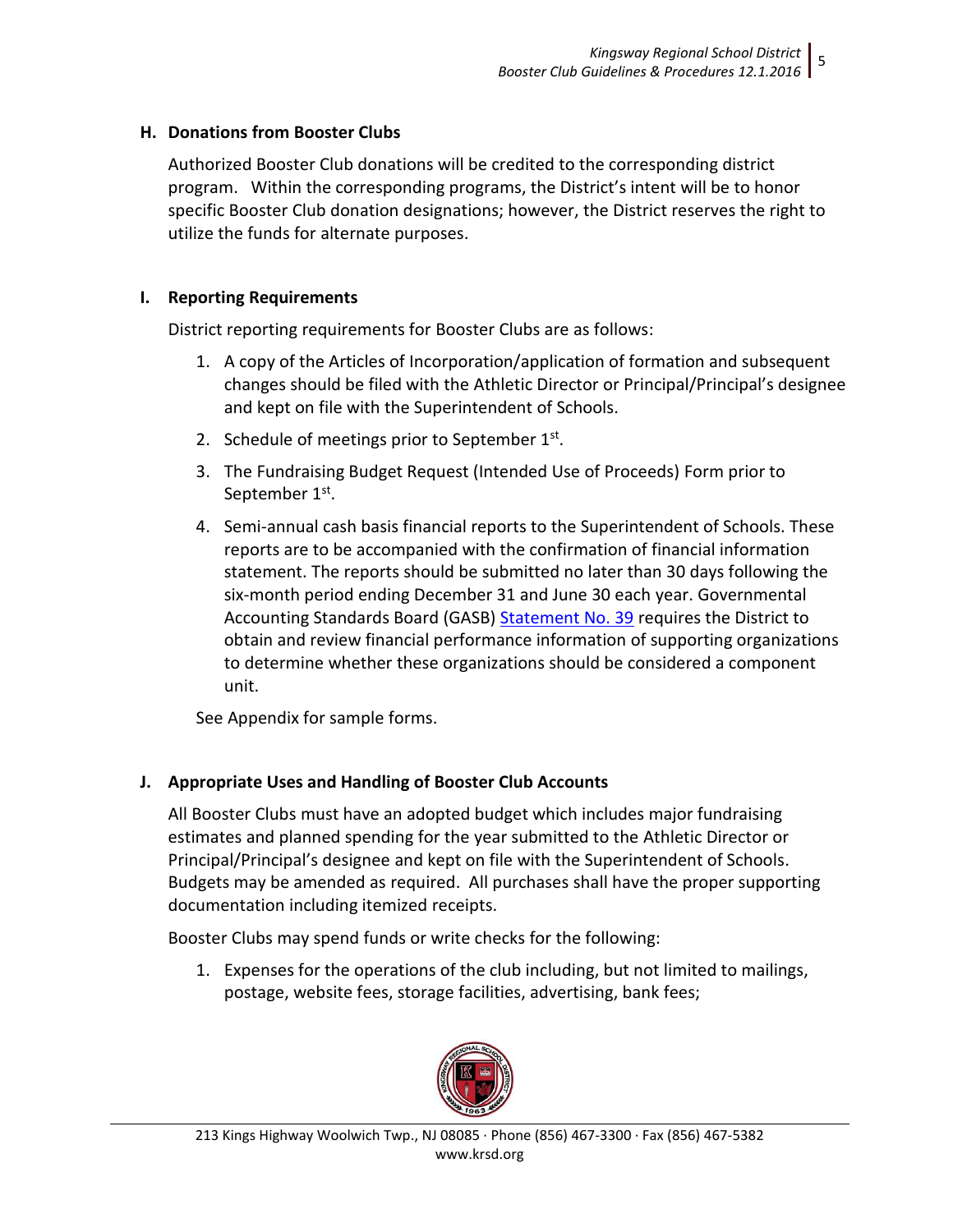- 2. If deemed appropriate by club membership for general activities or a specific sponsored event, the cost of providing liability or bonding coverage;
- 3. Items purchased for resale as a fundraiser;
- 4. Expenses to promote a fund-raising activity including, but not limited to signs, equipment rental, insurance;
- 5. All items necessary for parties provided by parents or other students strictly for an athletic team or performing arts program as long as it is approved by the Athletic Director or Principal/Principal's designee.
- 6. All items necessary for one post-season meal or banquet for each team per sport per campus or performing arts program;
- 7. All items necessary for meals, snacks or snack foods during and after practices as long as it is not a reward for performance and is approved by the Athletic Director or Principal/Principal's designee.
- 8. Meals and/or hospitality for referees, judges, clinicians or visiting sponsors;
- 9. Hospitality expenses for tournaments, extra-curricular events or competitions;
- 10. Cost of media guides and/or programs;
- 11. Donations to the District to support the respective sports or performing arts programs based on specified needs presented to the Superintendent of Schools;
- 12. All items necessary to conduct clinics;
- 13. All items necessary to conduct off-season tournaments provided that employees of the District do not participate pursuant to NJSIAA's Rules and Regulations.
- 14. Other items that are approved by the Athletic Director or Principal/Principal's designee.

District designees (coaches, advisors) oversee the activities of their respective Booster Club program to ensure that District rules and guidelines are followed. However, designees should not have any direct involvement in the disbursement of funds from a Booster Club bank account. Designees should not have access to Booster Club checks. Designees should not counter-sign checks.

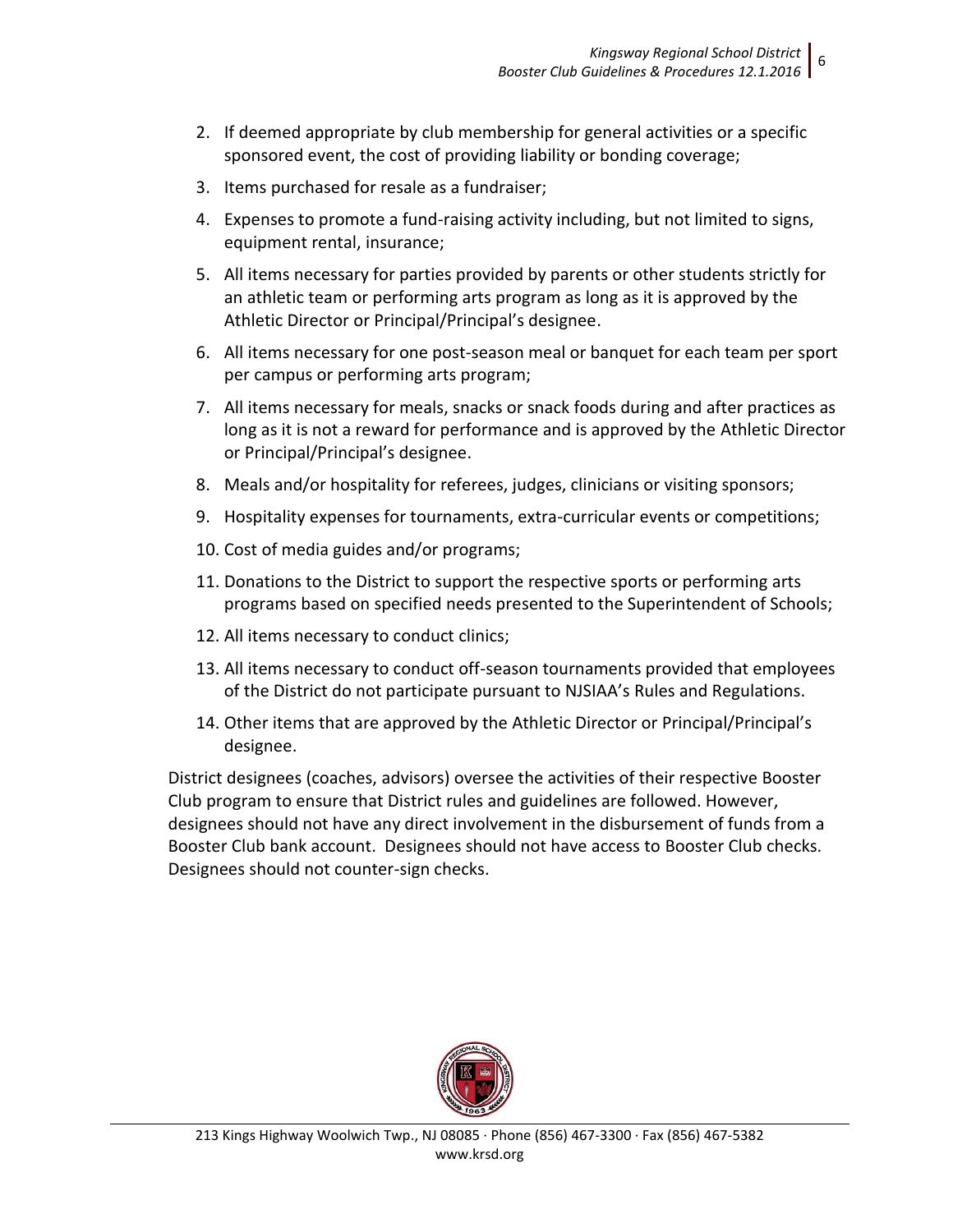#### **K. Improper Uses of Booster Club Funds**

- 1. Purchasing of uniforms and equipment necessary to operate the program. The Booster Club is to supplement and not supplant the District's budgetary obligations.
- 2. Nothing of value should be given to students participating in Kingsway-sponsored and NJSIAA sanctioned events/activities. Penalty for any violation of this nature may be the forfeiture of varsity eligibility for any student athlete.
- 3. No cash will be given to any school employee to use at his or her discretion.
- 4. The purchase or consumption of alcoholic beverages while on school property or in the presence of students is specifically prohibited.
- 5. Booster Clubs may not contribute funds in an effort to increase the personnel allocations and/or stipends for any program or team.
- 6. Booster Clubs may not sell advertising space on or in the District's facilities, website and/or property.
- 7. Potential use of funds outside the knowledge and direction of the District designee.
- 8. Booster Clubs should not have debit cards.
- 9. Since all Booster Club fundraising is intended to benefit each program as a whole, funds cannot be used for post-secondary scholarships.

### **L. Additional Procedures**

- 1. All Booster Clubs are subject to the jurisdiction of the Superintendent or designee (Director of Athletics or Principal/Principal's designee). These District designees should receive a schedule of all meetings, activities and events.
- 2. All Booster Clubs should conduct business under duly approved bylaws adopted by members.
- 3. Any action taken at a booster meeting will be subject to review and revocation by the Athletic Director or Principal/Principal's designee
- 4. The regular school program and extra and co-curricular activities of the school and programs sanctioned by NJSIAA and district affiliated organizations will take precedence over booster activities;
- 5. Booster Clubs should not expend funds without the designee's prior knowledge.

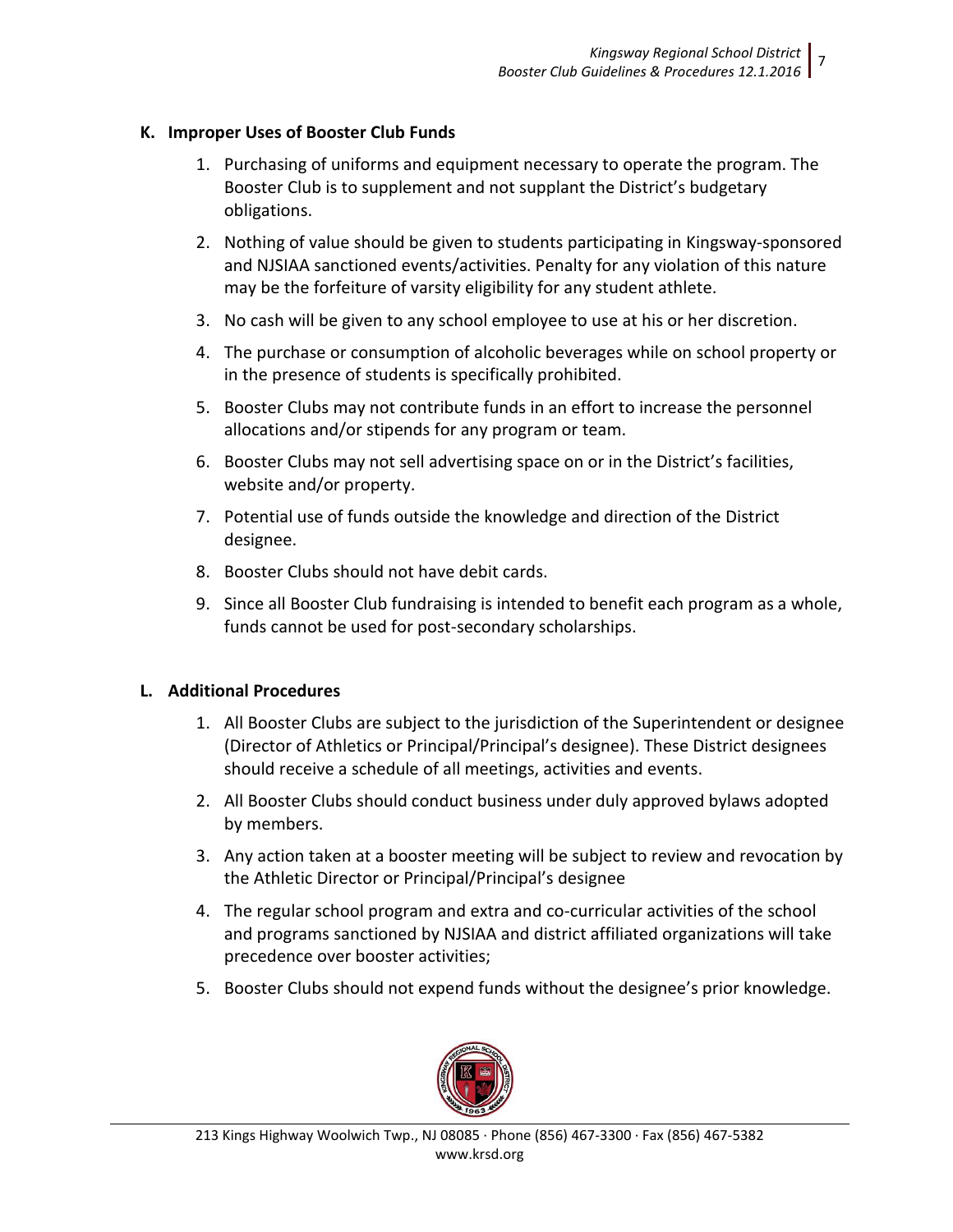- 6. Parents and Booster Club members are expected to follow the same standards of conduct as district employees when chaperoning, sponsoring or attending student activities, including those stated in the school handbook;
- 7. There will be no student activities, parties, meetings, travel, or other gathering in the name of the school organization or booster organization unless prior permission has been received from the Athletic Director or Principal/Principal's designee.
- 8. School employee and student planning and preparation for activities supported by the booster organization will occur outside the school day or as approved by the Athletic Director or Principal/Principal's designee.
- 9. Booster Clubs who do not follow the rules and procedures outlined pursuant to Board Policy nor submit annually or semi-annually appropriate financial reports, schedule of meetings, Articles of Incorporations, Officer rosters and fundraising goals will not be recognized nor permitted to contribute to the respective student program.

#### **M. Appendix**

All Booster Clubs must submit on an annual basis Articles of Incorporation, Roster of Officers, Meeting Schedule, and Fundraising Budget Request (Intended Use of Proceeds).

All Booster Clubs must submit on a semi-annual basis, cash basis financial reports to the Superintendent of Schools. The cash basis financial report should be presented for the periods July 1 through December 31st and January 1 through June 30<sup>th</sup>.

1. Confirmation of Financial Information

This statement is due any time a financial report is submitted to the Superintendent of Schools.

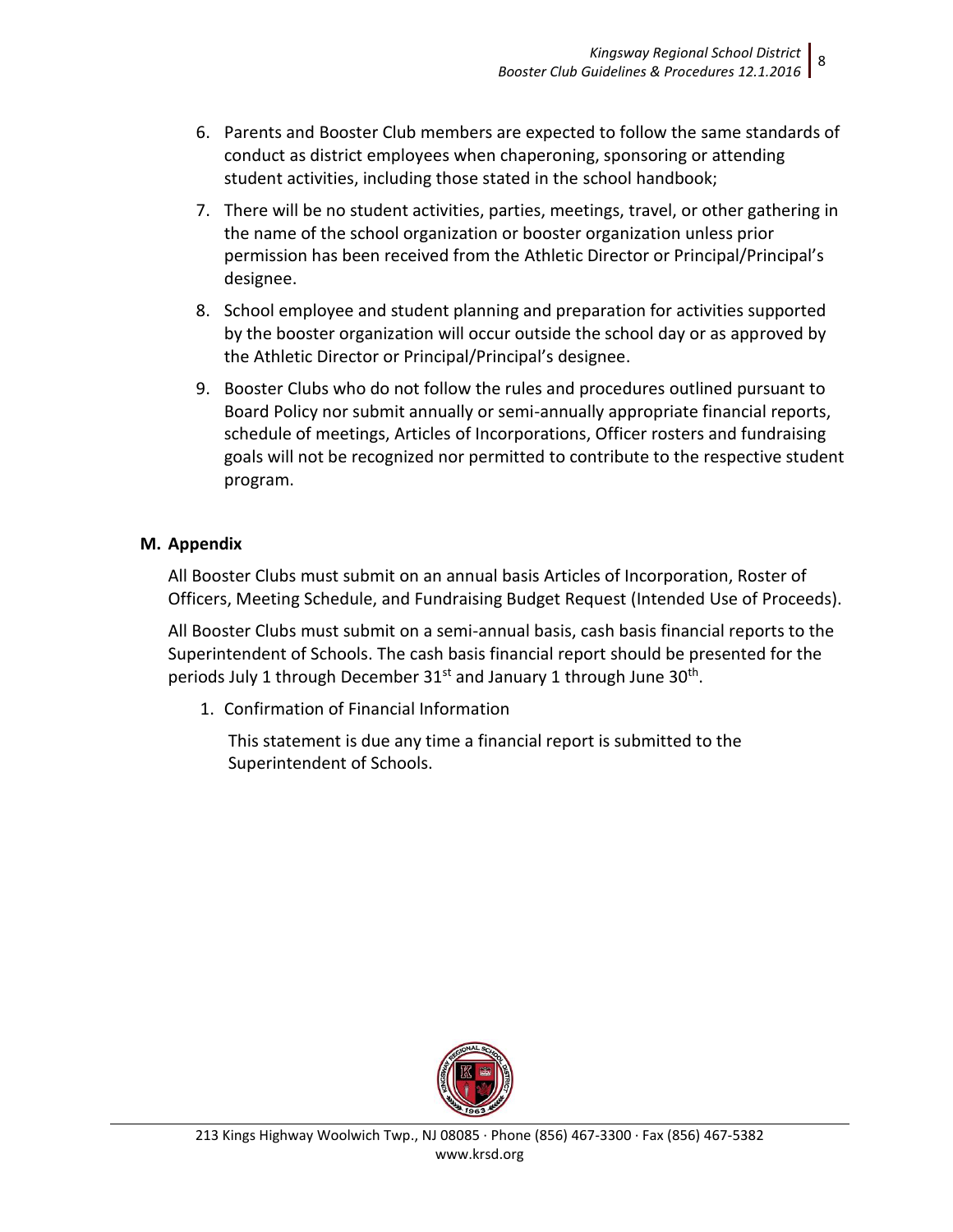*Booster Club Guidelines & Procedures 12.1.2016* 9

|                                                   | <b>I ONDIVATSING DODGET REQUEST (INTERNATE OF DI OCCCUS)</b> |     |                  |                           |
|---------------------------------------------------|--------------------------------------------------------------|-----|------------------|---------------------------|
| Item/Description                                  | Vendor                                                       | Qty | <b>Unit Cost</b> | <b>Total Cost</b>         |
|                                                   |                                                              |     |                  |                           |
|                                                   |                                                              |     | \$               | \$                        |
|                                                   |                                                              |     |                  |                           |
|                                                   |                                                              |     | \$               | \$                        |
|                                                   |                                                              |     |                  |                           |
|                                                   |                                                              |     | \$               | \$                        |
|                                                   |                                                              |     |                  |                           |
|                                                   |                                                              |     | \$               | \$                        |
|                                                   |                                                              |     |                  |                           |
|                                                   |                                                              |     | \$               | $\pmb{\mathsf{S}}$        |
|                                                   |                                                              |     |                  |                           |
|                                                   |                                                              |     | \$               | $\pmb{\mathsf{S}}$        |
|                                                   |                                                              |     |                  |                           |
|                                                   |                                                              |     | \$               | \$                        |
|                                                   |                                                              |     |                  |                           |
|                                                   |                                                              |     | \$               | \$                        |
|                                                   |                                                              |     |                  |                           |
|                                                   |                                                              |     | \$               | $\pmb{\mathsf{S}}$        |
|                                                   |                                                              |     |                  |                           |
|                                                   |                                                              |     | \$               | $\pmb{\mathsf{S}}$        |
|                                                   |                                                              |     |                  |                           |
|                                                   |                                                              |     | \$               | $\boldsymbol{\mathsf{S}}$ |
|                                                   |                                                              |     |                  |                           |
|                                                   |                                                              |     | \$               | $\boldsymbol{\mathsf{S}}$ |
|                                                   |                                                              |     |                  |                           |
|                                                   |                                                              |     | \$               | $\pmb{\mathsf{S}}$        |
|                                                   |                                                              |     |                  |                           |
|                                                   |                                                              |     | \$               | $\pmb{\mathsf{S}}$        |
|                                                   |                                                              |     |                  |                           |
|                                                   |                                                              |     | \$               | $\pmb{\mathsf{S}}$        |
|                                                   |                                                              |     |                  |                           |
|                                                   |                                                              |     | \$               | $\pmb{\mathsf{S}}$        |
|                                                   |                                                              |     |                  |                           |
| Total Expenses \$                                 |                                                              |     |                  |                           |
|                                                   |                                                              |     |                  |                           |
| Amount Available from Other Sources (if any)   \$ |                                                              |     |                  |                           |

### **FUNDRAISING BUDGET REQUEST (Intended use of proceeds)**

**Total Fundraising Goal \$**

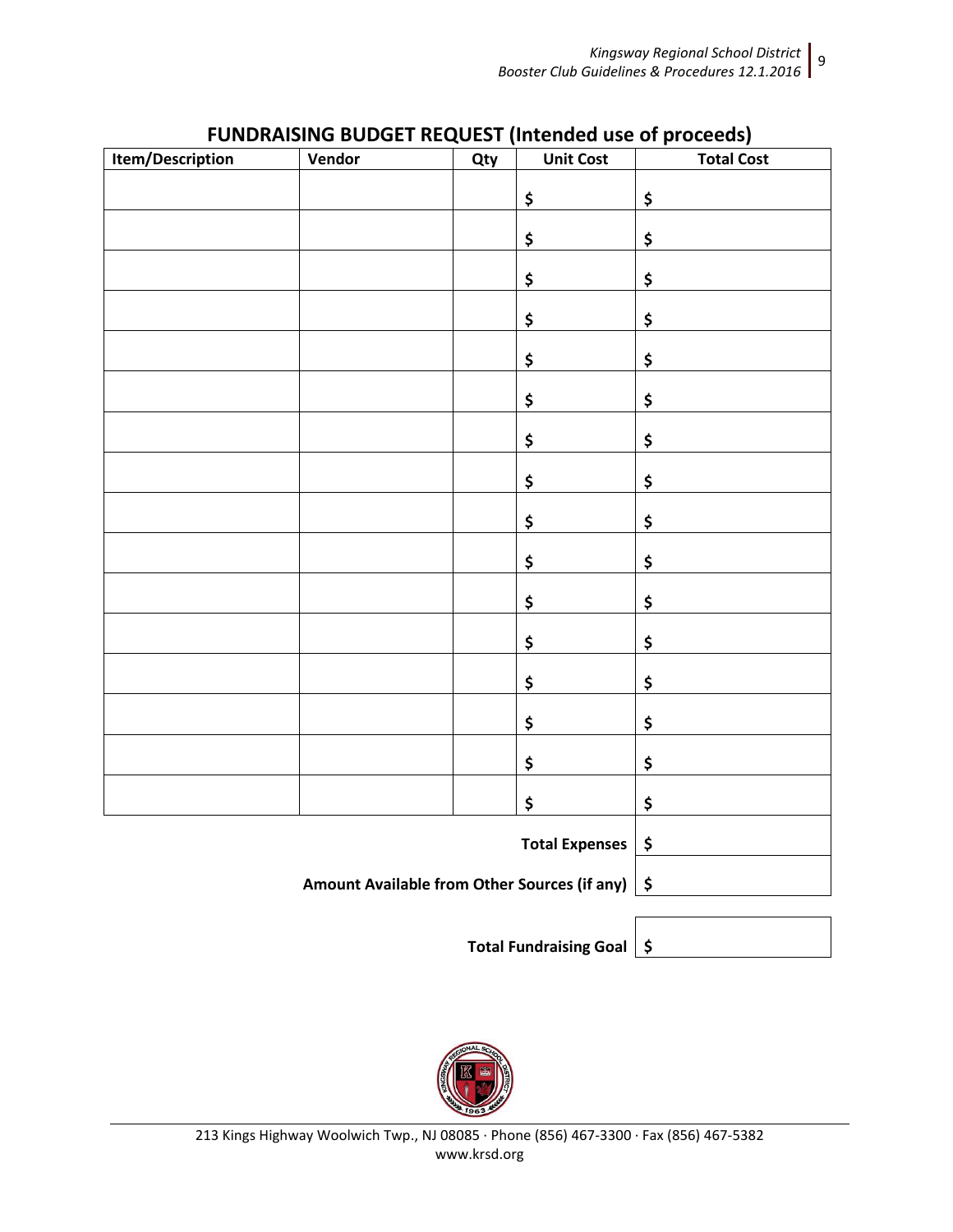Kingsway Regional School District Booster Club Confirmation of Financial Information for the School Year

**Organization Name** 

Affiliation

I hereby certify that the information attached is true and correct to the best of my knowledge. Furthermore, I understand that although supporting organizations may be considered a separate entity whereby 501(c)3 statuses has been declared, the District is requesting this financial information in order to comply with GASB Statement No. 39 of the Governmental Accounting Standards Board.

President:

Treasurer:

Date: Partners and the contract of the contract of the contract of the contract of the contract of the contract of the contract of the contract of the contract of the contract of the contract of the contract of the contrac

2. Financial Report (Cash Basis)

This report is due no later than thirty (30) days after expiration of the reporting period. Financial Reports are due to the Superintendent of School no later than January 31<sup>st</sup> for the reporting period ending December 31<sup>st</sup> and July 31<sup>st</sup> for the reporting period ending June 30<sup>th</sup>.